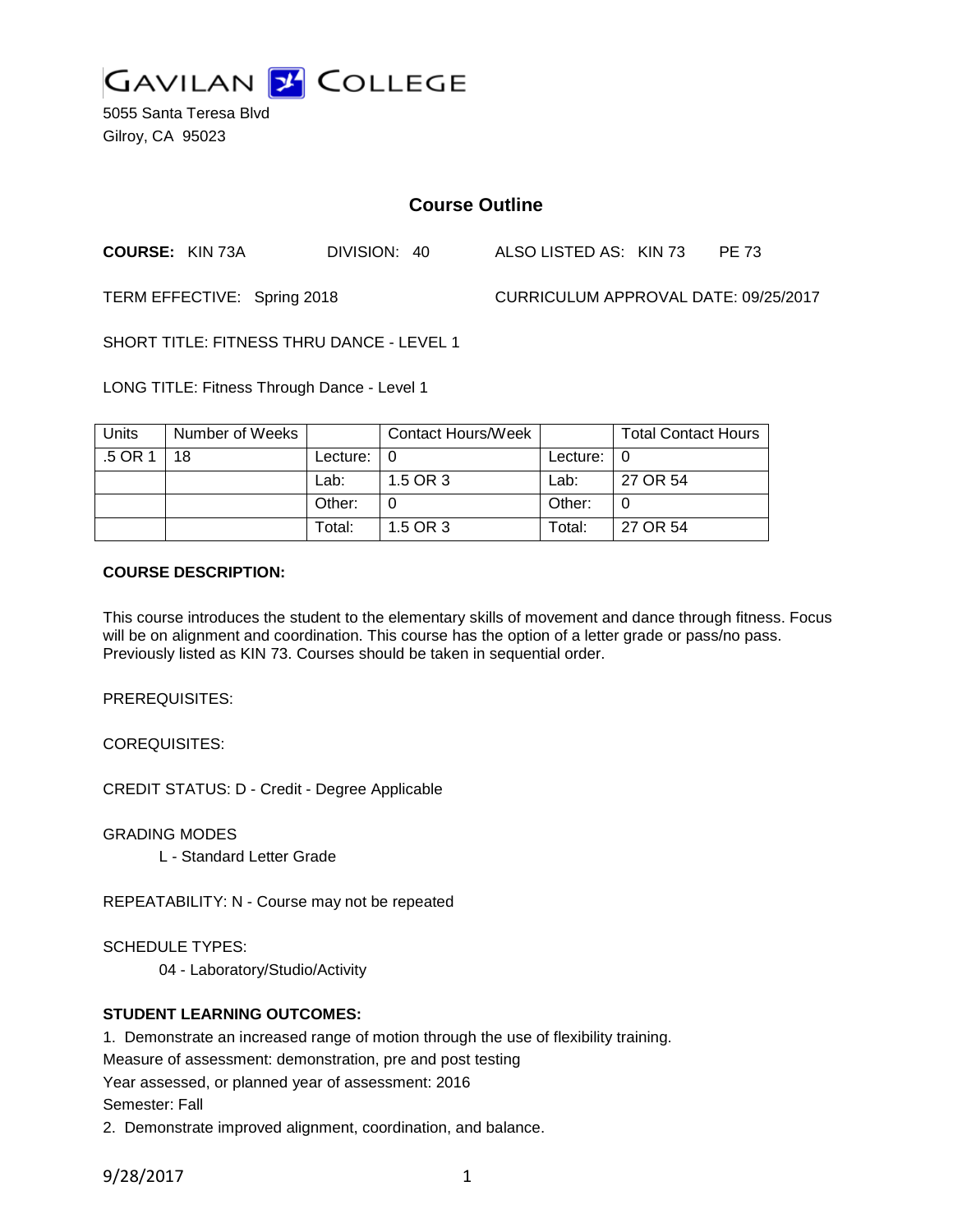Measure of assessment: demonstration

Year assessed, or planned year of assessment: 2016

Semester: Fall

## **CONTENT, STUDENT PERFORMANCE OBJECTIVES, OUT-OF-CLASS ASSIGNMENTS**

Curriculum Approval Date: 09/25/2017

1.5 - 3 Hours:

Content: Class introduction, including course syllabus, grading, and class requirements. An overview of the course will be presented.

Pre-testing of skills may be completed.

Student Performance Objectives: Explain the expectations of the class and of the instructor. Participate in pre-testing.

6 - 12 Hours:

Content: Presentation on various muscular exercises used for strengthening one's core. This may include pelvic lifts, leg lifts, hip flexion exercises, and abdominal twists. Flexibility training will also be provided. Students will have the opportunity to practice and improve their flexibility and strength. This can be accomplished through the use of Thera-Bands, exercise balls, and lunges.

Student Performance Objectives: Explain what it means to be centered. Demonstrate the correct technique for various core stability exercises and exercises used to improve flexibility.

6 - 12 Hours:

Content: Continue working on exercises presented in earlier classes. Introduce additional strength and flexibility exercises such as rotation, turnout, and tendu. Presentation on alignment and coordination, including how improving one's alignment allows for full use of flexibility and balance. The relationship between coordination and alignment will also be included.

Student Performance Objectives: Discuss the relationship between alignment and flexibility and between coordination and alignment. Demonstrate the strength and flexibility exercises presented.

6 - 12 Hours:

Content: Additional information and practice opportunities provided on improving stability and balance. An awareness of what you are doing while balancing will be discussed. Various dance movements will be utilized to help develop and improve an individual's

stability and balance. This may include plies, releve, and chaines. Continue working on techniques presented in earlier classes.

Student Performance Objectives: Perform dance movements that utilize and demonstrate balance and stability. Participate in class activities.

6 - 12 Hours:

Content: Continue to work on various movement and dance techniques that improve one's strength, flexibility, alignment, coordination, and balance. This will include a variety of dance sequences and patterns. Post-testing.

Student Performance Objectives: Recognize their own unique body in relation to dance through various fitness activities. Participate in class activities, including post-testing.

2 Hours:

### **METHODS OF INSTRUCTION:**

Demonstration, guided practice.

### **OUT OF CLASS ASSIGNMENTS:**

Required Outside Hours:

Assignment Description: As this is a lab class no out of class assignments are required.

### **METHODS OF EVALUATION:**

Skill demonstrations

9/28/2017 2